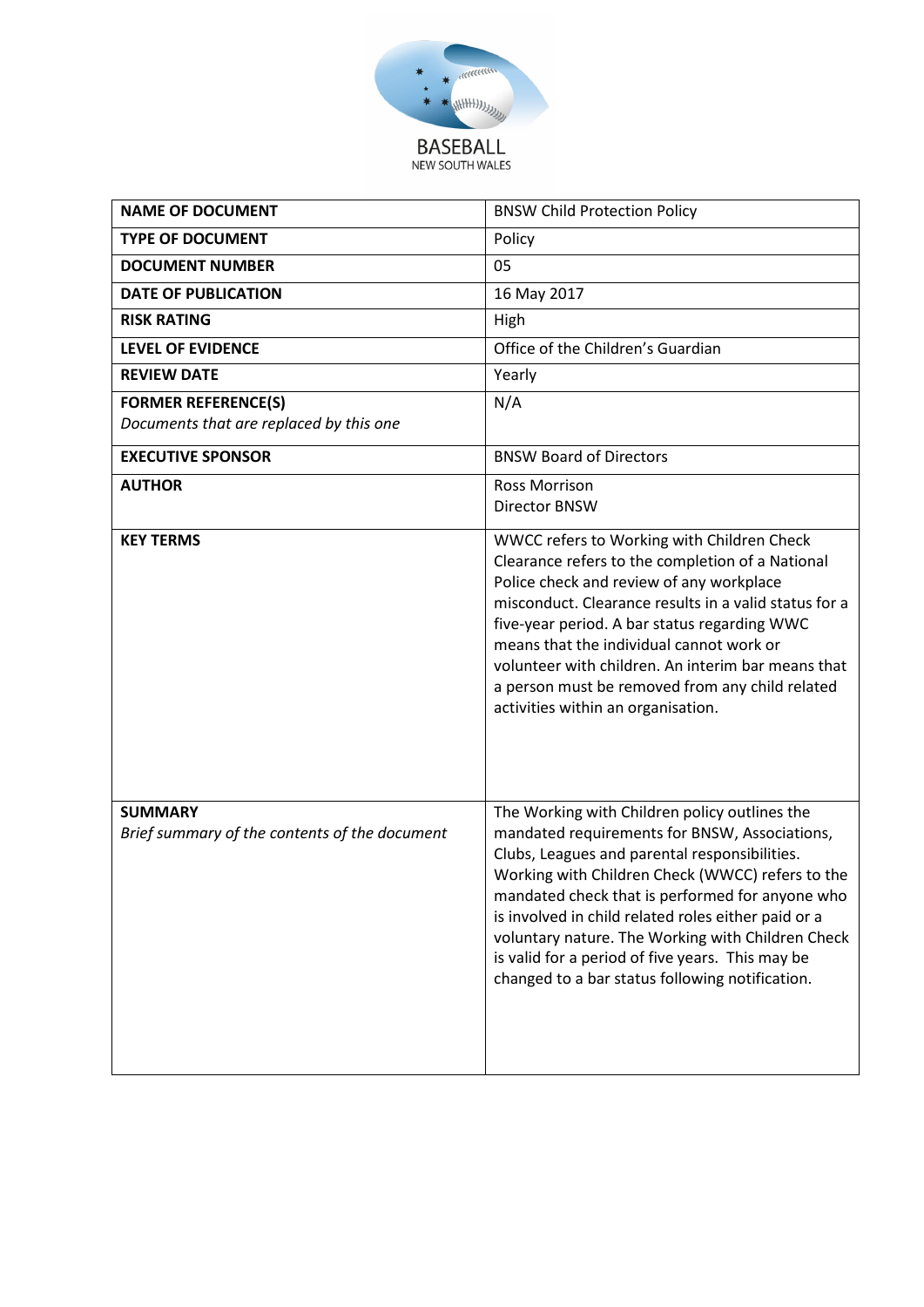

#### **BASEBALL NEW SOUTH WALES CHILD PROTECTION POLICY**

#### **1. POLICY STATEMENT**

The Working with Children Policy outlines the mandatory requirements for Baseball NSW, Associations, Clubs, Leagues and parental responsibilities to ensure the safety of all children participating in the sport. This policy mandates that the protection of children is a priority and must be adhered to in its entirety. To ensure compliance with the policy, the Working with Children Check (WWCC) must be valid and be held by all members who have a role that relates to children.

## **2. BACKGROUND**

In 1998 the Office of the Children's Guardian was established under the Children and Young Persons (Care and Protection) Act 1998 to promote the interests and rights of children and young people living in out-of-home care.

In 2013 legislative changes expanded the role of the Office to be an independent government agency that works to protect children by promoting and regulating quality, child safe organizations and services. Amongst other responsibilities, the Office of the Children's Guardian administers the Working With Children Check and encourages organizations to be safe for children.

## **3. OVERVIEW**

Baseball NSW (BNSW), as the State Sporting Organisation (SSO), and governing body of the sport (and its various forms) in NSW, has a strong interest in keeping children safe. As such, BNSW has developed a number of procedures and resources which complement the BNSW Member Protection Policy.

It is important that all affiliated BNSW members, Clubs, Associations and Leagues understand that good child safe policies and practices are the best way to reduce potential environmental risks, and keep children safer throughout our organisation. BNSW encourages all affiliated membership, to use a range of responses, to manage the potential risks in their individual environments, which includes meeting their Working With Children Check (WWCC) legal obligations.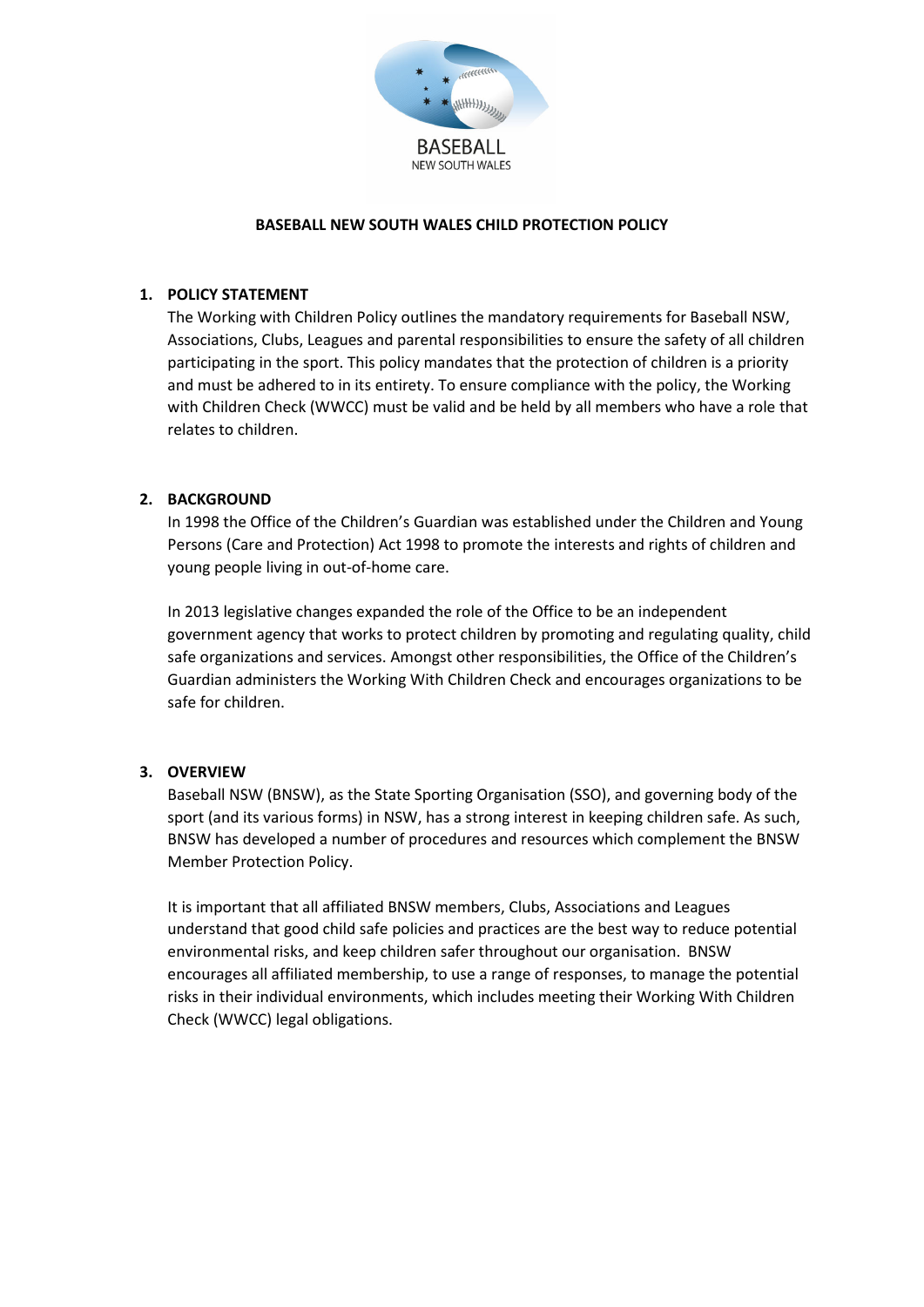

The result of a WWCC is either a clearance to work with children for five years, or a bar against working with children. It should be understood that cleared applicants are subject to ongoing monitoring, and relevant new records may lead to the clearance being revoked.

# **4. NSW WORKING WITH CHILDREN CHECK**

All BNSW affiliated members, and others as defined under the Act, who are specifically involved in child-related roles must have a valid Working With Children Check (WWCC), prior to any involvement. If there is no valid WWCC, then there can be no involvement under any circumstances.

# **5. WHO IS REQUIRED TO HOLD A WORKING WITH CHILDREN CHECK**

Baseball New South Wales advises that anyone aged 17 and 9 months, or over, requires a current, verified WWCC the following roles:

- 1. Member Protection and Information Officers / Grievance Officers
- 2. Coaches head, assistant, specialist or otherwise
- 3. Managers of any junior team be they Executive Officers or Assistant Executives **Officers**
- 4. Youth or Junior Coordinator
- 5. Anyone (18 years of age or over) who assists the coaching staff, including ancillary staff and (non-coach accredited) parents at training and at games
- 6. Any coach who offers private tuition to children under the age of 18

## **5.1 Clarification on Exemptions – Important Note as mandated by BNSW**

Part 4 - Exemption of workers and employers from Act. Clarification of an exemption quoted in the Child Protection (Working With Children) Regulation 2013 (NSW), as quoted below, as it applies to BNSW and its affiliated members, is herewith clarified.

## **5.1.1 Exemption from Act for specified workers and employers**

The following workers engaged in child-related work (and employees of those workers in that capacity are exempt from the Act (other than section 7 of the Act) d) a parent, or close relative, of a child when volunteering in connection with a team, program or other activity of which the child is a member or in which the child usually participates.

## **5.1.2 Aussie T-Ball and Tee-ball Parental/Close Relative participation**

Although it is preferable that anyone who assists the coaching staff with their Aussie TBall / T-Ball teams have a WWC, it is recognised that, at this level, there can be a need for a number of people to be on the field at any given time to assist younger players. Therefore, any parent, close relative or carer is permitted to assist the coaching staff at training, and during games, without having to obtain a Working With Children Check. However, they must complete the Australian Sports Commission's Community Coach General Principle online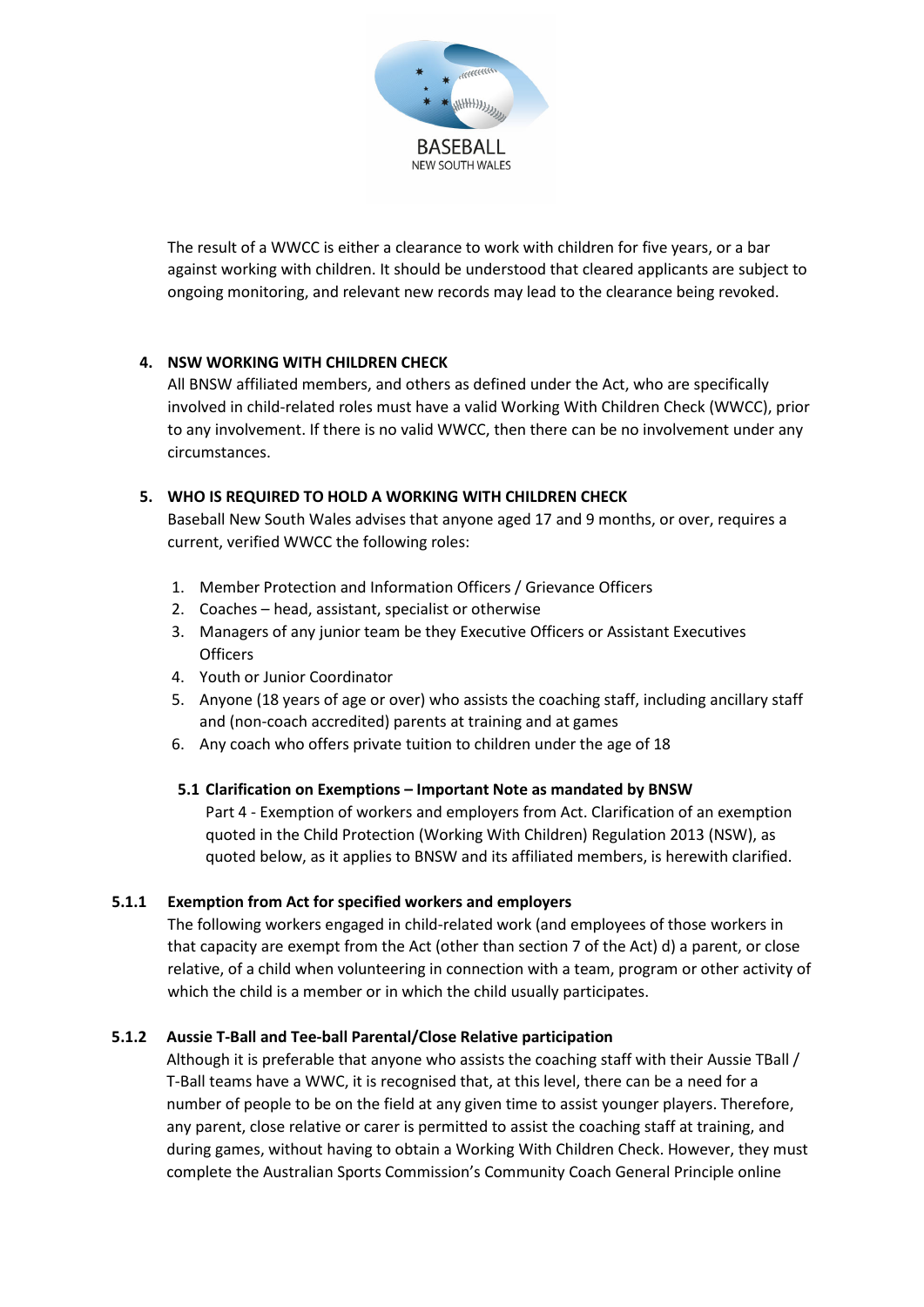

course, a copy of which must be held by the club secretary.

## **5.1.3 Live Ball (player pitch) age groups and above**

BNSW has, as a matter of policy, mandated that anyone, 18 years of age, or above, who is involved with children, playing Live Ball (player pitch) and above, must have a current, verified Working With Children Check number, regardless of their relationship to any player in the team that they are involved with. All affiliated members, clubs, associations and leagues are to strictly adhere to this requirement, there are to be no exceptions. If there is no valid WWCC, then there can be no involvement under any circumstances.

## **6. CLUB, ASSOCIATION AND LEAGUE WORKING WITH CHILDREN RESPONSIBILITIES**

All clubs, associations and leagues who maintain junior competitions must ensure that all persons (as outlined in "Who needs a WWCC") who are involved with children, have a current and verified WWCC. You are required to:

- 1. Register as an employer (the term as it applies to you under the Act)
- 2. Verify all WWCC online
- 3. Keep a copy of the verification details on file
- 4. Record all relevant details on the Working With Children Check Audit Organisation List

The Office of the Children's Guardian conducts audits on the above requirements, and significant penalties can apply to both the organisation and office bearers who fail to comply accordingly.

## **6.1 Parental Responsibilities**

If your child is being privately coached the Office of the Children's Guardian and Baseball NSW both advise that you should, as a matter of course, verify that the coach has a current and valid WWCC number. To do this you should:

- 1. Obtain the coach or tutor's full name, date of birth and Working With Children Check APP or WWC number.
- 2. Go to www.kidsguardian.nsw.gov.au/check/apply and enter the details to verify the tutor or coach has a valid clearance for working with children in NSW.
- 3. If registers to verify a person who is later barred from working with children, the parent will be notified of the change in status.
- 4. If anyone suspects an adult is providing services to children without a valid Working With Children Check, a confidential report can be made to the Office of the Children's Guardian online or by phone on (02) 286 7219. Report a concern online. To find out more go to #parentscheckthecheck.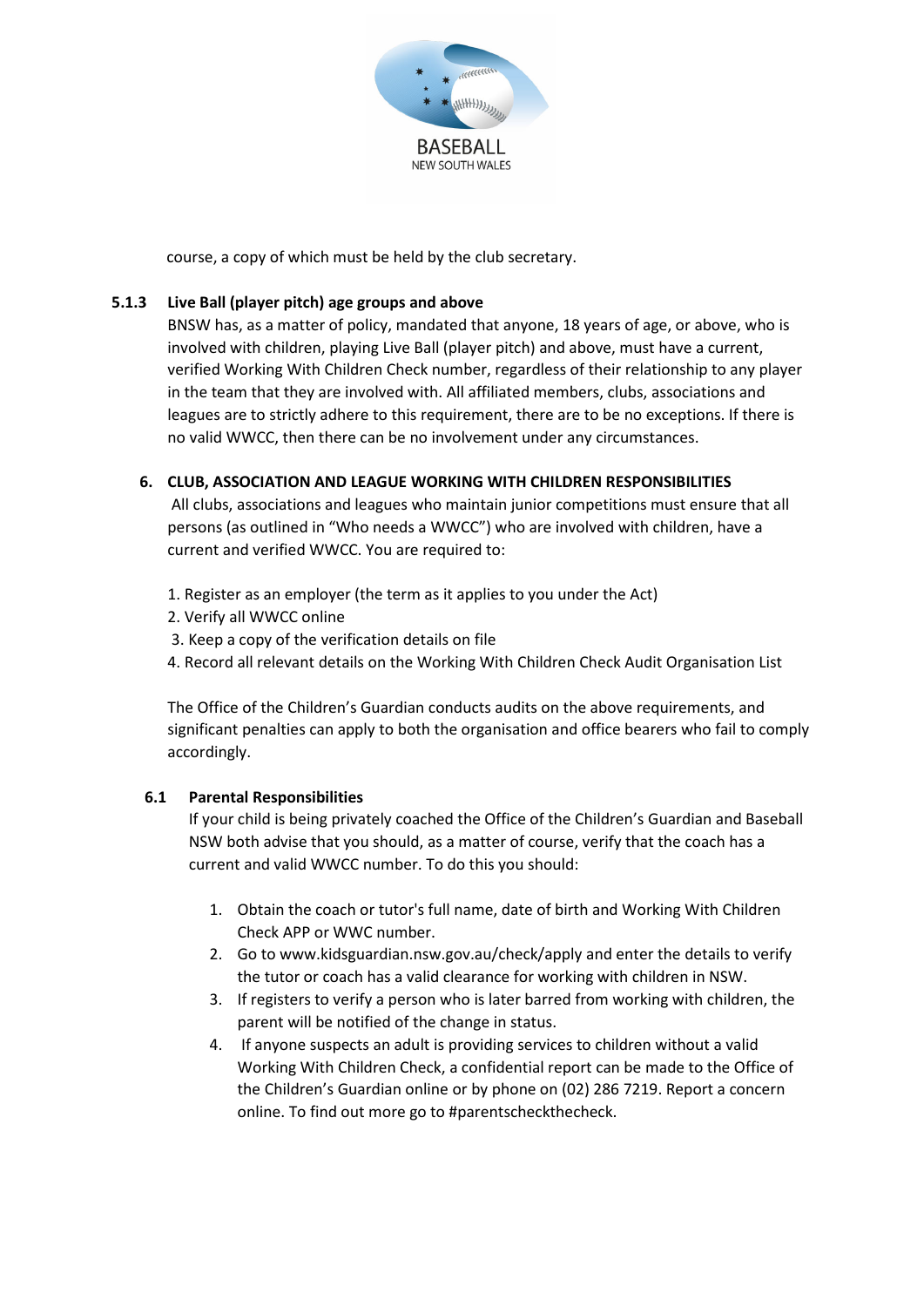

## **6.2 Coaches providing private tuition**

It is incumbent on all people who offer private coaching / tuition to have a current, valid Working With Children Check number. You are required to provide:

- 1. your full name
- 2. date of birth
- 3. Working With Children Check, APP or WWC number

#### **6.3 Interstate Coaches**

An Interstate coach who is working in, and visiting, New South Wales for the purposes of child related work, and is the holder of an interstate WWCC, in the jurisdiction in which they ordinarily reside, may do so without further requirement, providing their work in New South Wales, does not exceed a total of 30 days in any calendar year.

The details of their Interstate WWCC must be recorded, by the club, association and league accordingly.

#### **6.4 Import Players and WWCC**

It is a Baseball NSW minimum requirement that all "import" players obtain a WWCC if they are involved in any coaching clinics / courses to junior players under the age of 18.

An import player is defined as a person who is not an Australian Citizen and whose permanent residence is outside Australia.

#### Further information can be obtained from:

[http://www.kidsguardian.nsw.gov.au/ArticleDocuments/191/FS20\\_Overseasapplicants](http://www.kidsguardian.nsw.gov.au/ArticleDocuments/191/FS20_Overseasapplicants_Ja%20n2016.pdf) Ja n2016.pdf

**The Working With Children Check (WWCC) is a prerequisite for anyone in child related roles - either paid or voluntary.** 

#### **7. REFERENCE**

The references below should be reviewed and read in relation to the above information

- Child Protection (Working With Children) Act 2012 No 51 [NSW]
- **Division 2 Mandatory requirements for child related work**
- Restrictions on engaging in child-related work (1), (2) and (3)
- Employers must require clearance or current application (1) and (2)
- Employer must verify worker has clearance or current application (1), (2), (3) and (4)
- Governing body to ensure persons appointed to key positions hold clearance (1), (2), (3), (4) and (5)
- **Division 6 Working with Children Register**